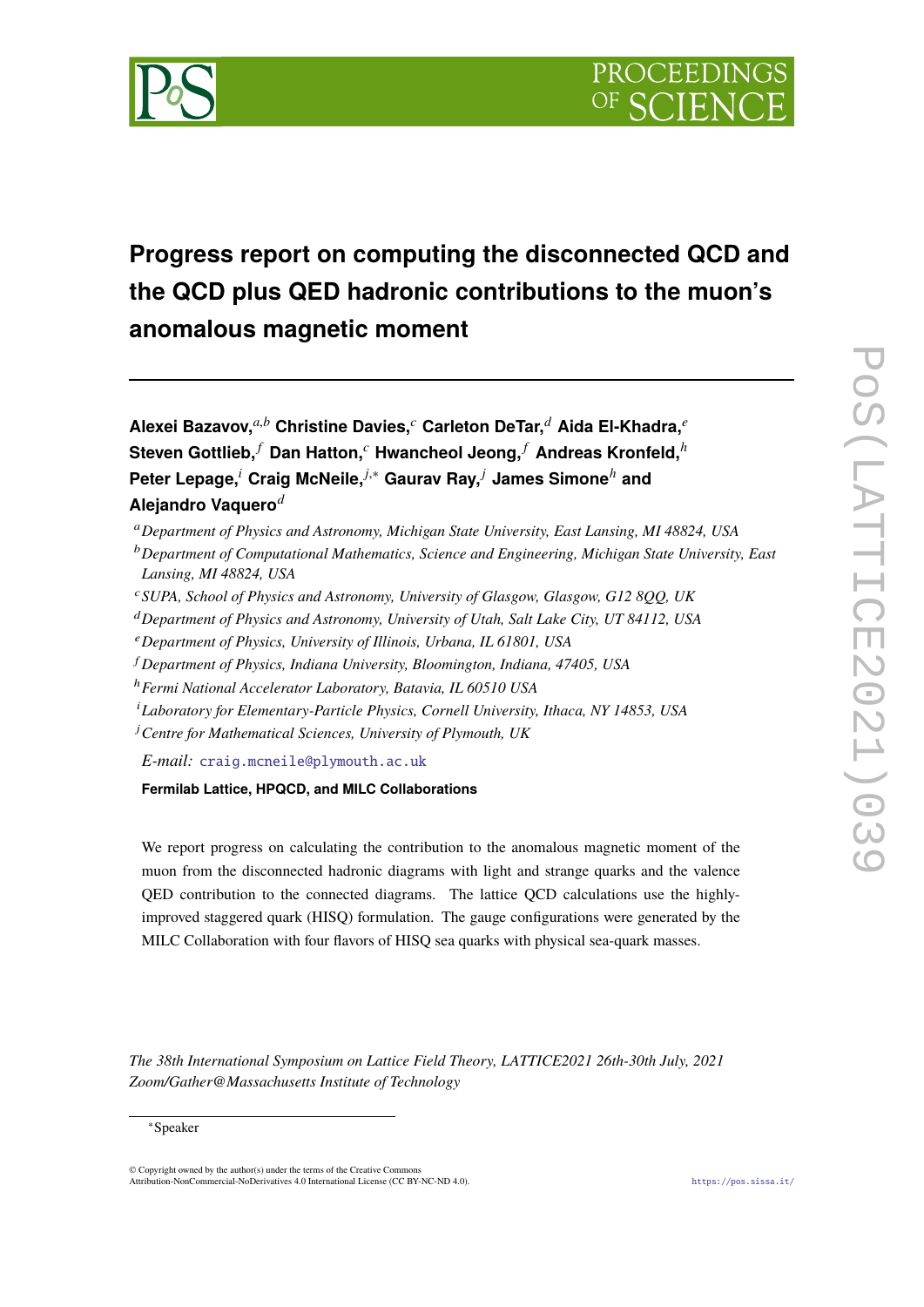### **1. Introduction**

The exciting recent results from the Fermilab Muon g-2 experiment for the muon anomalous magnetic moment [\[1\]](#page-6-0), which are consistent with the previous result from the E821 experiment at BNL [\[2\]](#page-6-1), motivates reducing the errors on lattice QCD calculations of the leading order hadronic vacuum polarization contribution to the muon anomalous magnetic moment  $a_{\mu}^{\text{HVP,LO}}$ . There is a comprehensive recent review [\[3\]](#page-6-2) of the theoretical calculations of  $a_{\mu}^{\text{HVPLO}}$ .

The latest result [\[4\]](#page-6-3) from our program [\[5–](#page-6-4)[9\]](#page-7-0) of computing  $a_{\mu}^{\text{HVPLO}}$  is the value of the connected light quark contribution  $a_{\mu}^{\text{HVP},\text{LO}}$  with an error of 1.4%. Specifically, the final result for  $10^{10} a_{\mu}^{HVP,LO} = 699(15)_{\mu,d}(1)_{s,c,b}$ , included an estimate for the disconnected contribution  $\Delta a_\mu^{\rho\omega}$ (disc) = −5(5) × 10<sup>10</sup> and residual QED corrections of  $\Delta a_\mu^{\rho\omega}$ (qed) = 0(5) × 10<sup>10</sup>. To reduce the final error to below  $\approx 0.5$  % we need to explicitly calculate the disconnected contributions and the QED corrections to  $a_{\mu}^{\text{HVP,LO}}$ . In this paper, we report on the progress towards this goal.

There are other ongoing projects aimed at reducing the overall error on  $a_{\mu}^{\text{HVP},\text{LO}}$  within our hearties and a projects aimed at a distance is the distance of the lattice and in 110, 111 and collaboration, such as reducing the errors on the determination of the lattice spacing [\[10,](#page-7-1) [11\]](#page-7-2), as well as reducing the error on the light quark connected contribution [\[12\]](#page-7-3).

## **2. Overview of the analysis method**

The leading-order contribution to the anomalous magnetic moment from the HVP is

$$
a_{\mu}^{\text{HVP,LO}} = 4\alpha^2 \int_0^\infty dq^2 f(q^2) \hat{\Pi}(q^2)
$$
 (1)

where  $f(q^2)$  is a weighting factor [\[13\]](#page-7-4).  $\hat{\Pi}(q^2)$  is the reduced vacuum polarization

$$
\hat{\Pi}(q^2) = \frac{4\pi^2}{q^2} \int_0^\infty dt G(t) \left[ q^2 t^2 - 4\sin^2(\frac{qt}{2}) \right] \tag{2}
$$

which can computed from the electromagnetic current correlator

<span id="page-1-0"></span>
$$
G(t) = \frac{1}{3} \int d\mathbf{x} \sum_{f,i} q_f^2 Z_V^2 \langle V_i^f(\mathbf{x}, t) V_i^f(\mathbf{0}, 0) \rangle
$$
 (3)

where the sum is over flavors  $f$  with charges  $q_f$  for the vector current  $V_i^f$  $\frac{d}{i}$ . We use the kernel function method [\[14,](#page-7-5) [15\]](#page-7-6):

<span id="page-1-1"></span>
$$
a_{\mu}^{\text{HVP,LO}} = \sum_{t=0}^{\infty} w_t G(t) \tag{4}
$$

to compute  $a_{\mu}^{\text{HVP},\text{LO}}$ , where  $w_t$  is a known weighting factor. The correlator  $G(t)$  in Eq. [3](#page-1-0) is very noisy at large *t*, so the fitted correlator is used after a time  $t^*$ .

We use the HISQ action [\[16\]](#page-7-7) for all quark propagators contributing to  $G(t)$  and work on gluon field configurations that incorporate  $2+1+1$  flavors of sea quarks using the HISQ action [\[17,](#page-7-8) [18\]](#page-7-9).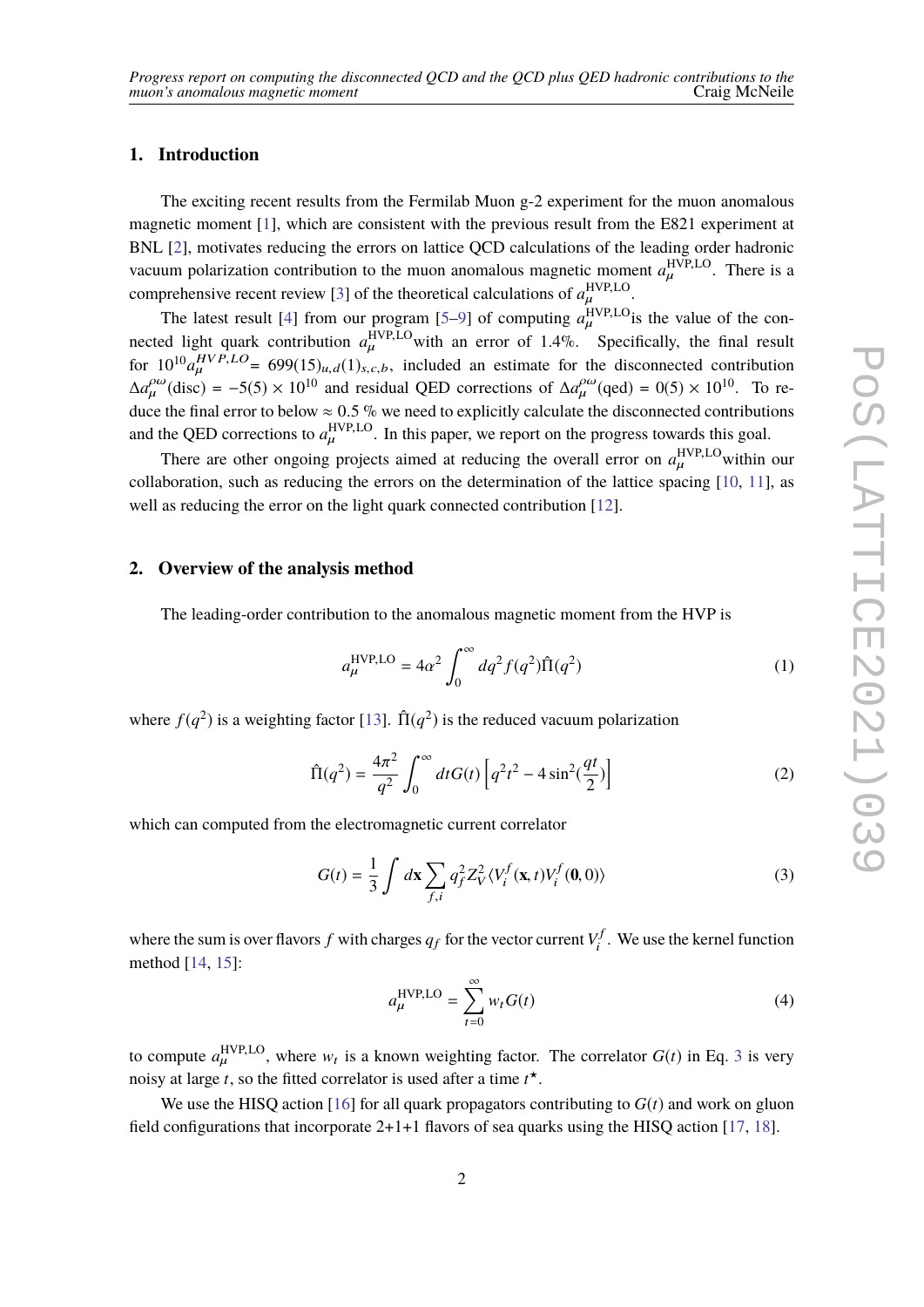<span id="page-2-3"></span>

|                    |      |       |     | Ensemble a fm $m_{\pi}$ MeV L fm Eigenmodes $N_{meas}$ |      |
|--------------------|------|-------|-----|--------------------------------------------------------|------|
| Very coarse $0.15$ |      | 134.7 | 4.8 | 300                                                    | 1692 |
| Coarse             | 0.12 | 134.9 | 5.8 | $\overline{\phantom{0}}$                               | 787  |
| Fine               | 0.09 | 128.3 | 5.8 | 1000                                                   | 271  |

**Table 1:** HISQ ensembles used in the disconnected analysis

#### **3. Computatation of the disconnected contribution**

The disconnected contribution requires the non-perturbative calculation of the quark-line disconnected correlation of vector currents. For the disconnected contribution we use the tastesinglet vector operator. The  $Z_V$  renormalization factor used was computed using the RI-SMOM scheme [\[19\]](#page-7-10). We use stochastic random sources to compute the required loops with a variety of variance reduction techniques [\[20,](#page-7-11) [21\]](#page-7-12).

The SU(3) structure of the vector current requires that the loop for the operator

<span id="page-2-0"></span>
$$
V_j^{ls} = \frac{1}{3}(V_j^l - V_j^s)
$$
 (5)

be computed for the light quark (*l*) and strange quark (*s*). This object can be efficiently calculated using a technique developed by the ETM collaboration [\[22\]](#page-7-13), which was used in the calculation of the mass of the  $\eta'$  [\[23\]](#page-7-14) and  $\omega$  meson [\[24\]](#page-7-15), as well as calculations of flavour singlet nucleon matrix<br>clamatic [25]. This mathed has also heap represent and further developed by Giusti at al. [26] elements [\[25\]](#page-7-16). This method has also been proposed and further developed by Giusti et al. [\[26\]](#page-7-17).

The measurement in QCD of the loop of the operator in Eq. [5](#page-2-0) requires the computation of

<span id="page-2-1"></span>
$$
L(t)^{ls} = \left\langle \text{Tr}\left(\gamma_{\mu} \frac{1}{\mathcal{D} + m_{l}} - \gamma_{\mu} \frac{1}{\mathcal{D} + m_{s}}\right) \right\rangle \tag{6}
$$

where  *is the massless HISQ Dirac operator.* 

The difference in Eq. [6](#page-2-1) can be trivially written down as:

<span id="page-2-2"></span>
$$
L(t)^{ls} = \left\langle \text{Tr}\left(\gamma_{\mu} \frac{(m_s - m_l)}{(D + m_l)(D + m_s)}\right) \right\rangle \tag{7}
$$

The right hand side of Eq. [7](#page-2-2) can be computed using noise sources. In Ref. [\[22\]](#page-7-13) ETM have argued that Eq. [7](#page-2-2) has a smaller variance than Eq. [6.](#page-2-1) We have computed  $a_{\mu}^{\text{HVP(LO),DISC}}$  for the light and strange quarks. The ensembles used to compute disconnected correlators are listed in Table [1.](#page-2-3) To remove potential subjective bias, we do a "blinded analysis." The correlators are multiplied by a random blinding factor [\[27\]](#page-7-18). For the fine ensemble, we used Eq. [7](#page-2-2) with the truncated solver method [\[28,](#page-8-0) [29\]](#page-8-1) combined with deflation of 1000 low-modes [\[30\]](#page-8-2).

We broadly follow the analysis method described in Ref. [\[6\]](#page-7-19). We fit the correlators to a model of the difference of correlators between flavour singlet and non-singlet mesons and replace the correlator in Eq. [4](#page-1-1) at time larger than  $t^*$  with the fitted correlator.

$$
G(t) = \sum_{i=1}^{N} [b_i^2 e^{-E_{b_i}t} - a_i^2 e^{-E_{a_i}t} + (-1)^t \left(c_i^2 e^{-E_{c_i}t} - d_i^2 e^{-E_{d_i}t}\right)]
$$
(8)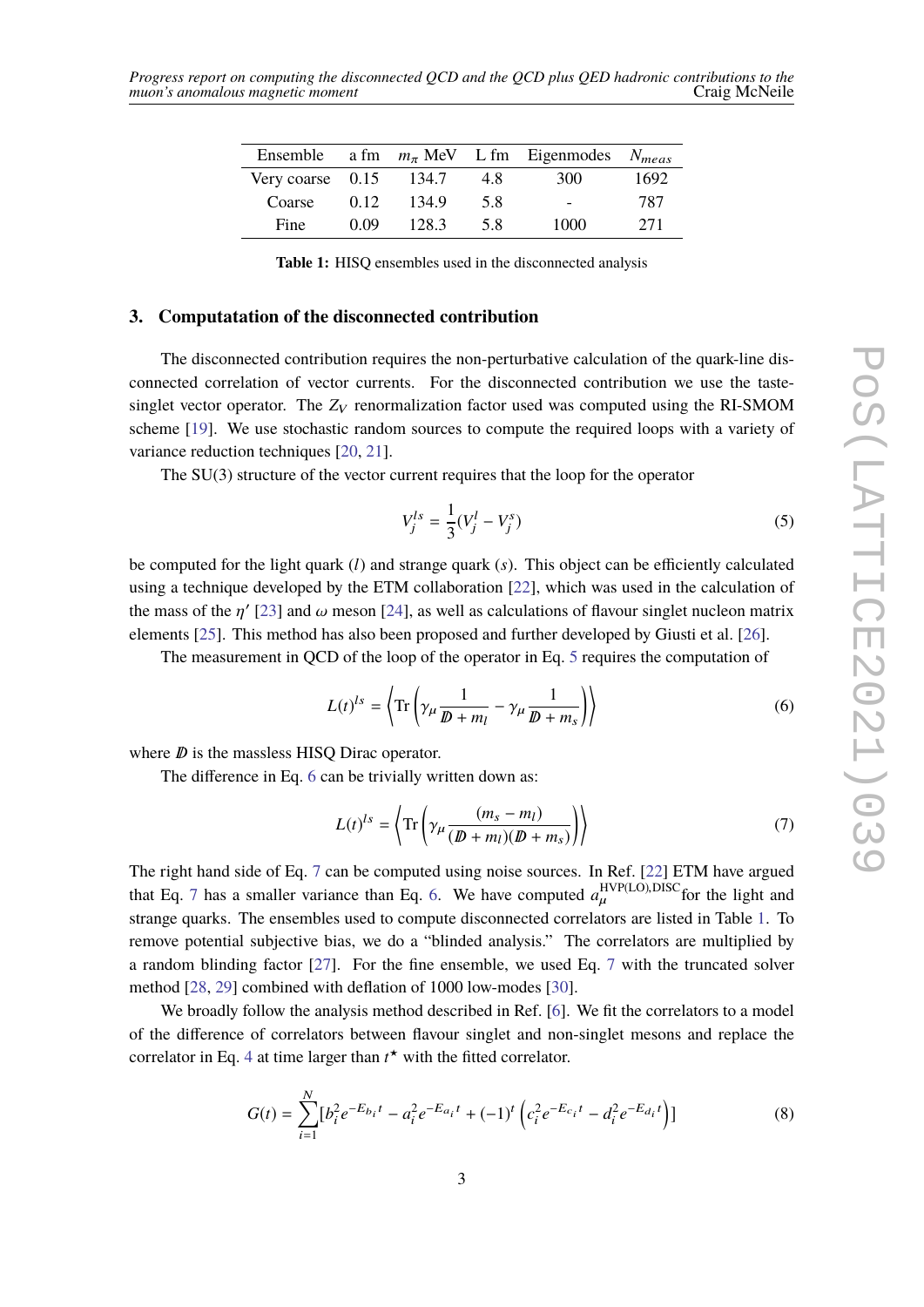<span id="page-3-0"></span>

**Figure 1:**  $a_{\mu}^{\text{HVP(LO),DISC}}$  as a function of the square of the lattice spacing.

We use Bayesian fitting [\[31\]](#page-8-3) with priors on the properties of  $\rho$ , excited  $\rho$ ,  $\omega$  and excited  $\omega$ .

The raw data are corrected by including taste and finite volume corrections, using the model first developed in Ref. [\[7\]](#page-7-20) and extended in Ref. [\[4\]](#page-6-3). Figure [1](#page-3-0) shows the data and the data corrected for finite volume and taste corrections with the continuum extrapolation.  $a_{\mu}^{\text{HVP(LO),DISC}}$  is extrapolated to the continuum and physical pion masses using:

$$
a_{\mu}^{\text{HVP(LO),DISC}}(a, m_{\pi}) = a_0 \left( 1 + a_1 (a \Lambda)^2 + a_2 (\frac{m_{\pi}^2 - m_{\pi, phys}^2}{m_{\pi,phys}^2}) \right)
$$
(9)

where *a* is the lattice spacing in units GeV<sup>-1</sup>,  $\Lambda$  = 0.5 GeV represents the QCD scale. Broad priors are included for the fit parameters:  $a_0$ ,  $a_1$ , and  $a_2$ .

## **4. Preliminary window analysis of**  $a_{\mu}^{\text{HVP(LO),DISC}}$

The lattice data can be with the experimental  $e^+e^- \rightarrow$  hadrons scattering data [\[14,](#page-7-5) [32,](#page-8-4) [33\]](#page-8-5). It is useful to compare the  $e^+e^- \rightarrow$  hadrons scattering data and lattice data for specific regions in time using a window function.

 $\mathcal{L}$ 

For the disconnected correlators there is currently no direct comparison between experimental data and the lattice correlator, but it is useful to compare the correlator at different time regions between lattice calculations, because this isolates different physics and parts of the correlator with different statistical properties. The following weight function in time is used [\[34,](#page-8-6) [35\]](#page-8-7)

<span id="page-3-1"></span>
$$
W(t; t_1, t_2) \equiv \Theta(t; t_1, \Delta) - \Theta(t; t_2, \Delta)
$$
\n(10)

where

$$
\Theta(t; t', \Delta) \equiv \frac{1}{2} + \frac{1}{2} \tanh\left[\frac{t - t'}{\Delta}\right]
$$
 (11)

and  $\Delta$  = 0.15 fm.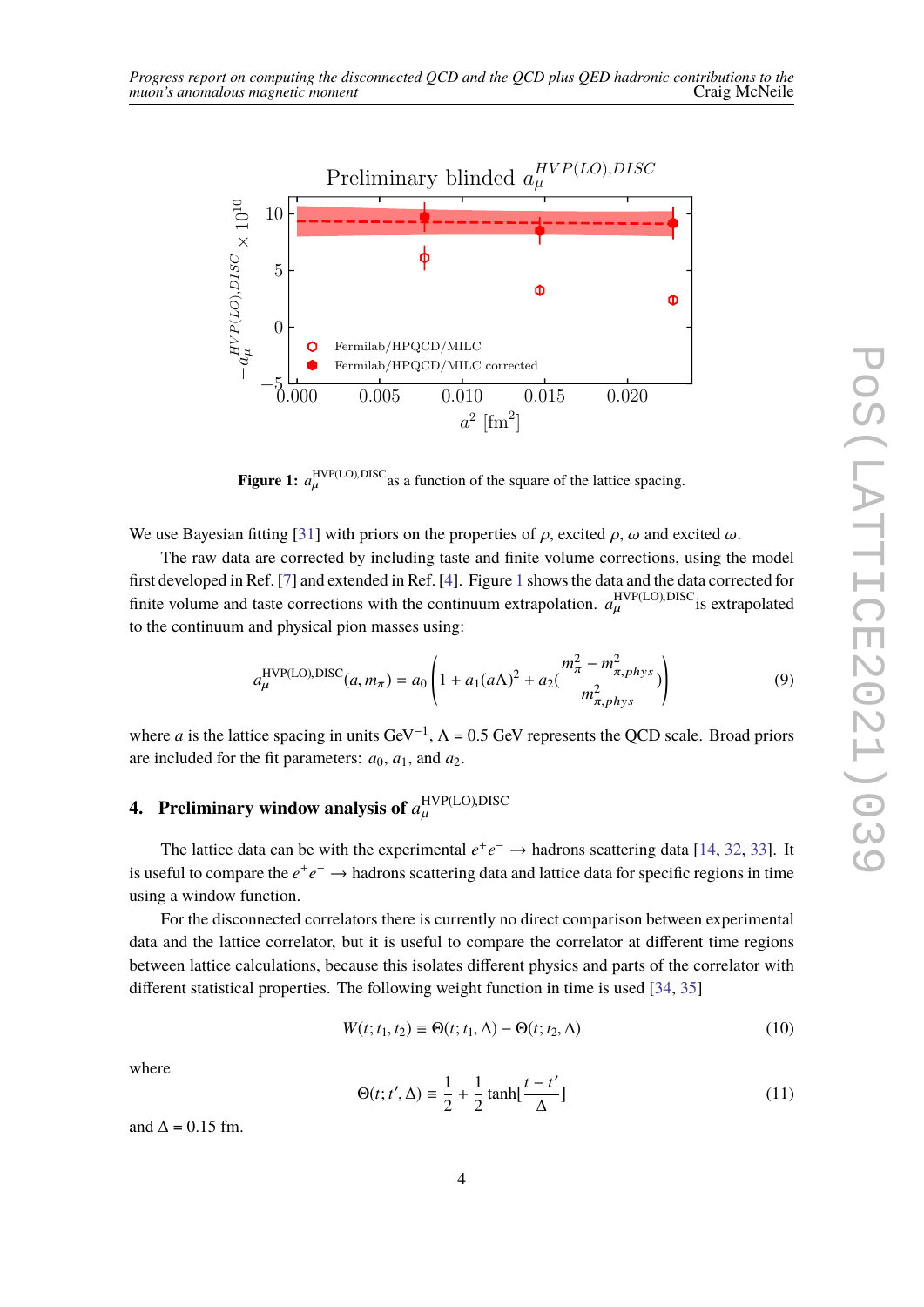<span id="page-4-0"></span>

<span id="page-4-1"></span>**Figure 2:** The weighted  $a_{\mu}^{\text{HVP(LO)},\text{DISC}}$  (using the weight function in Eq. [10](#page-3-1) with  $t_1 = 0.4$  fm  $t_2 = 1.0$  fm) as a function of the square of the lattice spacing.

| Ensemble a fm $m_{\pi}$ MeV L fm $N_{meas}$ |      |       |     |     | $Z_V^{\rm QCD}$ | $Z_{V}^{\text{QCD+QED}}$       |
|---------------------------------------------|------|-------|-----|-----|-----------------|--------------------------------|
| Very coarse $0.15$ 134.7                    |      |       | 4.8 | 356 |                 | $0.95932(18)$ $0.999544(14)$   |
| Coarse (I) $0.12$ 132.7                     |      |       | 5.8 |     |                 | 300  0.97255(22)  0.999631(24) |
| Fine                                        | 0.09 | 128.3 | 5.8 |     |                 | $128$ 0.98445(11) 0.999756(32) |

**Table 2:** The gauge ensembles used to compute  $QCD +$  quenched QED correlators. The  $Z_V$  renormalization factors of the local current are from [\[19\]](#page-7-10).

The weight function in Eq. [10](#page-3-1) with parameters  $(t_1 = 0.4 \text{ fm } t_2 = 1.0 \text{ fm})$  is applied to the blinded correlators.  $a_{\mu}^{\text{HVP(LO),DISC}}$  is plotted in Fig. [2](#page-4-0) using the specified weight function. No taste or finite volume corrections have been applied to the data in Fig. [2.](#page-4-0) RBC/UKQCD [\[34\]](#page-8-6), and BMWc [\[35\]](#page-8-7) also found a small contribution to  $a_{\mu}^{\text{HVP(LO)},\text{DISC}}$  from this window.

# **5.** Quenched QED corrections to the connected contribution to  $a_{\mu}^{\text{HVP,LO}}$

We present preliminary results for the connected QED contribution to the leading order hadronic contribution to  $a_{\mu}^{\text{HVP,LO}}$ . We use the electro-quenched approximation [\[36](#page-8-8)[–38\]](#page-8-9) to partially include the dynamics of QED. The quenched QED fields were fixed to the Feynman gauge with zero modes dealt with using the  $QED<sub>L</sub>$  prescription [\[39\]](#page-8-10).

Other collaborations estimate the QED contribution to QCD calculations by computing correlators in a perturbative expansion in the electric charge [\[40\]](#page-8-11). The RBC/UKQCD collaboration have compared the perturabtive QED approach to the electroqenched approach [\[41\]](#page-8-12). One potential advantage of the perturbative approach to including QED contributions is that there is a version of the formalism with the QED contribution in the infinite volume limit [\[42\]](#page-8-13).

Table [2](#page-4-1) lists the ensembles used in the analysis. The first physical coarse ensemble (I) generated by the MILC collaboration was used, rather than the coarse ensemble with the better tuned pion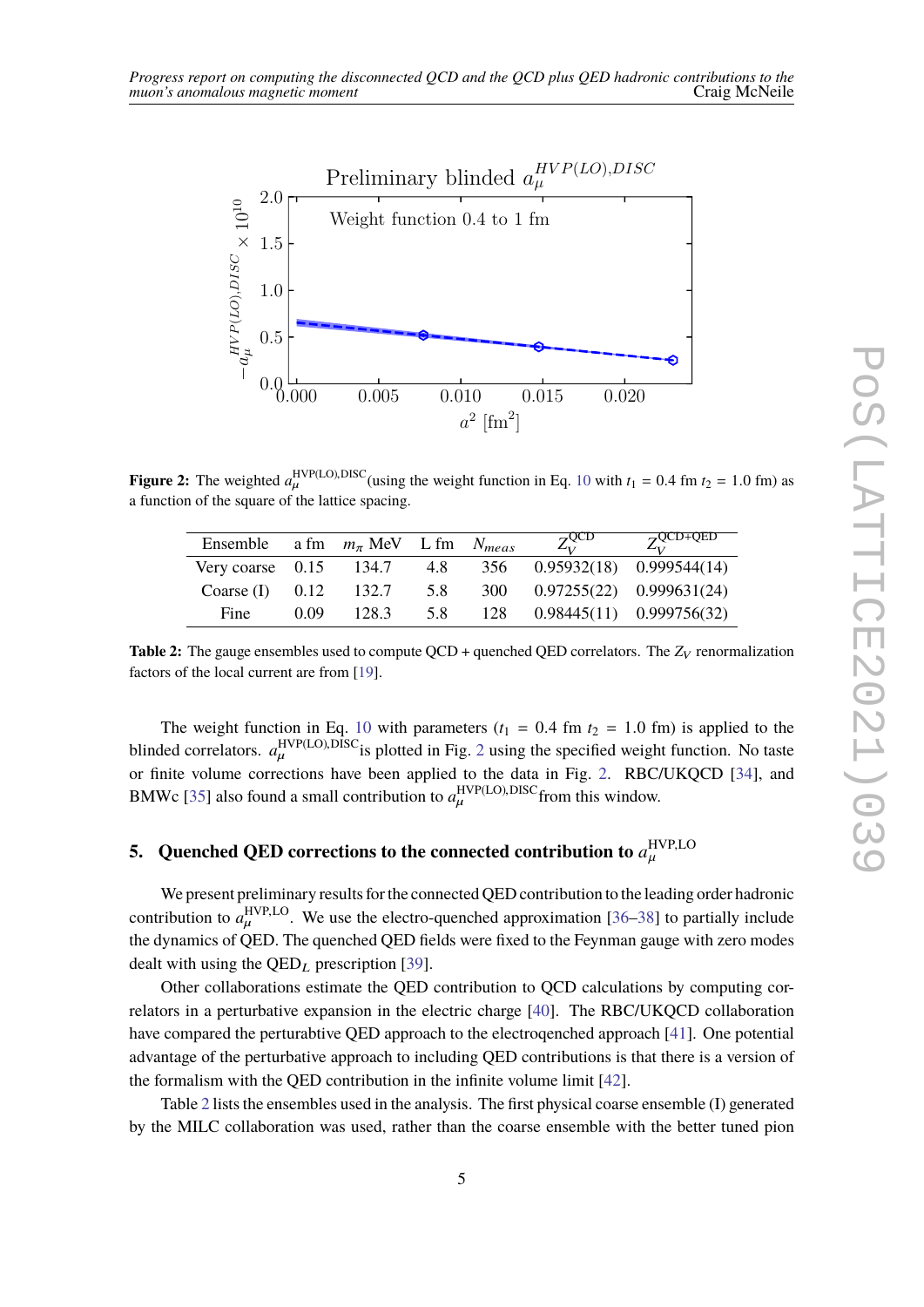<span id="page-5-0"></span>

**Figure 3:** Strange quark contribution using lattice spacing and quark masses tuned against experiment in QCD.

mass in Table [1,](#page-2-3) because this ensemble was used to study quenched QED on the properties of charmonium [\[38\]](#page-8-9). The quark masses were tuned using only QCD with the lattice spacing determined from the gradient flow parameter  $w_0$  also determined only including the dynamics of QCD.

The truncated solver method [\[28\]](#page-8-0), with sloppy inversions on 16 source times and a precise inversion on one time source per lattice, was used to compute the vector correlator. The local vector current was used with the  $Z_V$  renormalization factor determined using the RI-SMOM scheme [\[19\]](#page-7-10) in both QCD and QCD+QED (see Table [2.](#page-4-1))

We initially generated correlators at the physical pion mass on the very coarse ensemble. Unfortunately the results were are noisy with measurements on 380 lattices. So, following, BMWc [\[35\]](#page-8-7) we switched to extrapolating from the heavier light quark masses:  $3m_l$ ,  $5m_l$  and  $7m_l$  to the physical light quark mass  $(m_l)$ .

There are various ways to measure the contribution of the quenched QED on the results, in this calculation we use the difference.

$$
\delta a_{\mu}^{s} = a_{\mu}^{s} [\text{QCD} + \text{qQED}] - a_{\mu}^{s} [\text{QCD}] \tag{12}
$$

We have no estimate of the finite volume corrections to  $\delta a_{\mu}^s$ ; we plan to quantify these in the future. This analysis used only neutral correlators, hence the finite volume corrections from the inclusion of quenched QED is expected to be much less than for charged correlators. For example, HPQCD [\[38\]](#page-8-9) found negligible finite volume corrections for the quenched QED corrections to the mass and decay constants of the  $J/\psi$  and  $\eta_c$  mesons, and moments of the charmed neutral vector correlator. The analysis of Bijnens et al. [\[43\]](#page-8-14) found that the finite size effects in the QED corrections to the hadronic vacuum polarization starts at  $O(\frac{1}{L^3})$  where *L* is the spatial lattice size.

In Fig. [3](#page-5-0) we plot the QED contribution to the strange quark contribution to the HVP  $\delta a_{\mu}^{s}$ , as a sting of the square of the lattice enoring. To compare our continuum limit result in Fig. 2 with function of the square of the lattice spacing. To compare our continuum limit result in Fig. [3](#page-5-0) with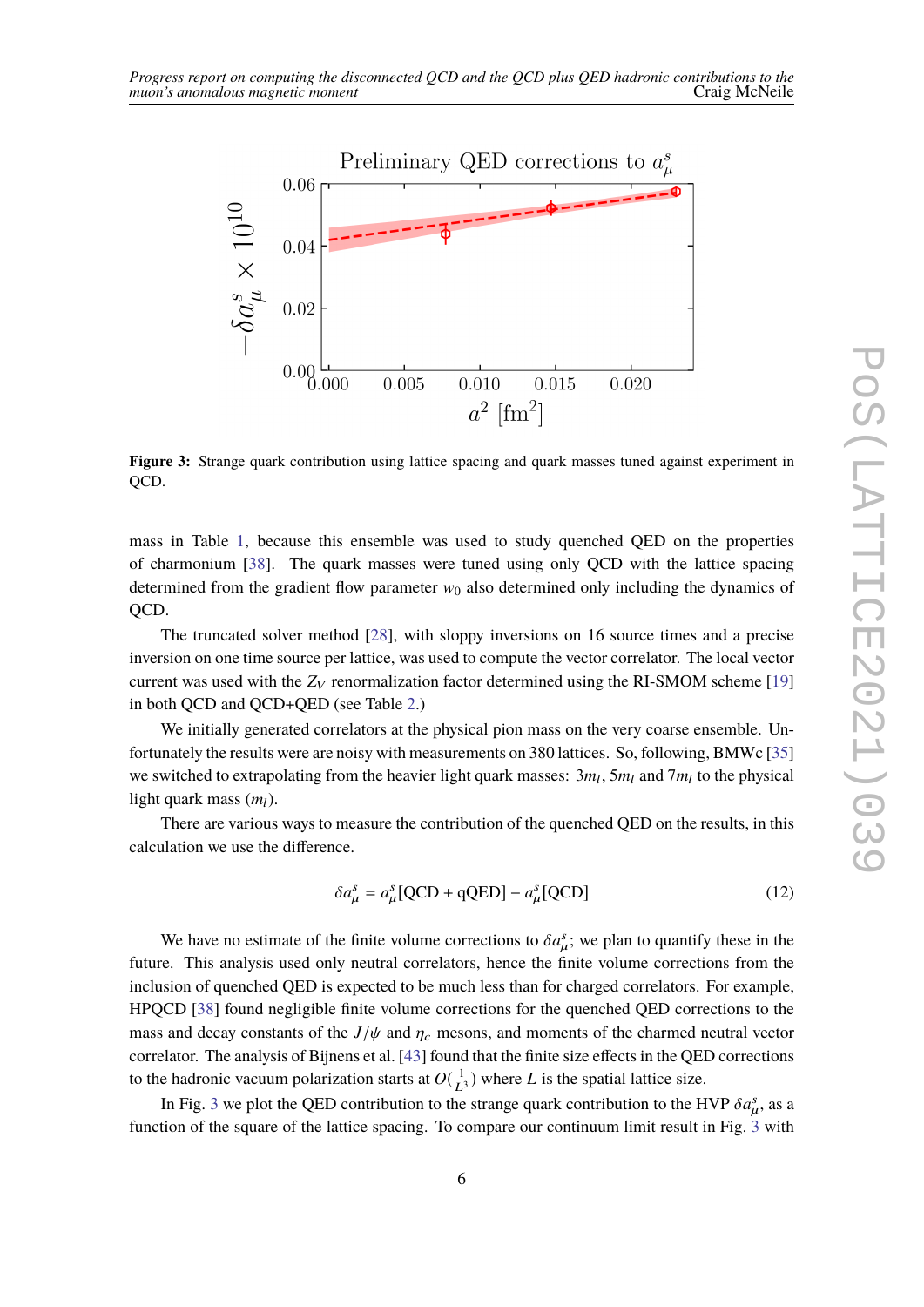those reported by BMWc [\[35\]](#page-8-7), ETM collaboration [\[44\]](#page-8-15), and RBC/UKQCD [\[34\]](#page-8-6), one must convert them to a common scheme, which we have not yet done.

## **6. Conclusions**

We have presented a progress report on two calculations that aim to decrease the errors on  $a_{\mu}^{\text{HVP,LO}}$ . We are increasing the statistics on the fine ensemble for the calculation of the disconnected  $\mu$ . diagrams. Also we are increasing the statistics for the valence quenched QED contribution and investigating the tuning of the light quark masses and lattice spacings with quenched QED and OCD.

## **Acknowledgments**

This work used the Extreme Science and Engineering Discovery Environment (XSEDE), which is supported by National Science Foundation grant number ACI-1548562. Specifically, we uses Ranch and Stampede 2 at the Texas Advanced Computing Center (TACC), located at the University of Texas at Austin, through XSEDE grant TG-MCA93S002. This research used the Cori supercomputer at the National Energy Research Scientific Computing Center (NERSC), a U.S. Department of Energy Office of Science User Facility located at Lawrence Berkeley National Laboratory, operated under Contract No. DE-AC02-05CH11231. This work used the DiRAC Data Analytic system at the University of Cambridge, operated by the University of Cambridge High Performance Computing Service on behalf of the STFC DiRAC HPC Facility (www.dirac.ac.uk). This equipment was funded by BIS National E-infrastructure capital grant (ST/K001590/1), STFC capital grants ST/H008861/1 and ST/H00887X/1, and STFC DiRAC Operations grant ST/K00333X/1. DiRAC is part of the National E-Infrastructure. We are grateful to the Cambridge HPC support staff for assistance.

This material is based upon work supported by Science and Technology Facilities Council, the U.S. Department of Energy, Office of Science, Office of Nuclear Physics under grant DE-SC0015655 (A.X.K.), and DE-SC0010120 (S.G.); by the U.S. National Science Foundation under Grants No. PHY17-19626 and PHY20-13064 (C.D., A.V.); and DOE/NNSA Exascale Computing Project (17-SC-20-SC) (C.D, A.V., S.G., H.J.).

## **References**

- <span id="page-6-0"></span>[1] Muon g-2, B. Abi *et al.*, Phys. Rev. Lett. **126**, 141801 (2021), arXiv:2104.03281.
- <span id="page-6-1"></span>[2] Muon g-2, G. W. Bennett *et al.*, Phys. Rev. D **73**, 072003 (2006), arXiv:hep-ex/0602035.
- <span id="page-6-2"></span>[3] T. Aoyama *et al.*, Phys. Rept. **887**, 1 (2020), arXiv:2006.04822.
- <span id="page-6-3"></span>[4] Fermilab Lattice, HPQCD, MILC, C. T. H. Davies *et al.*, Phys. Rev. D **101**, 034512 (2020), arXiv:1902.04223.
- <span id="page-6-4"></span>[5] HPQCD, B. Chakraborty *et al.*, Phys. Rev. D **89**, 114501 (2014), arXiv:1403.1778.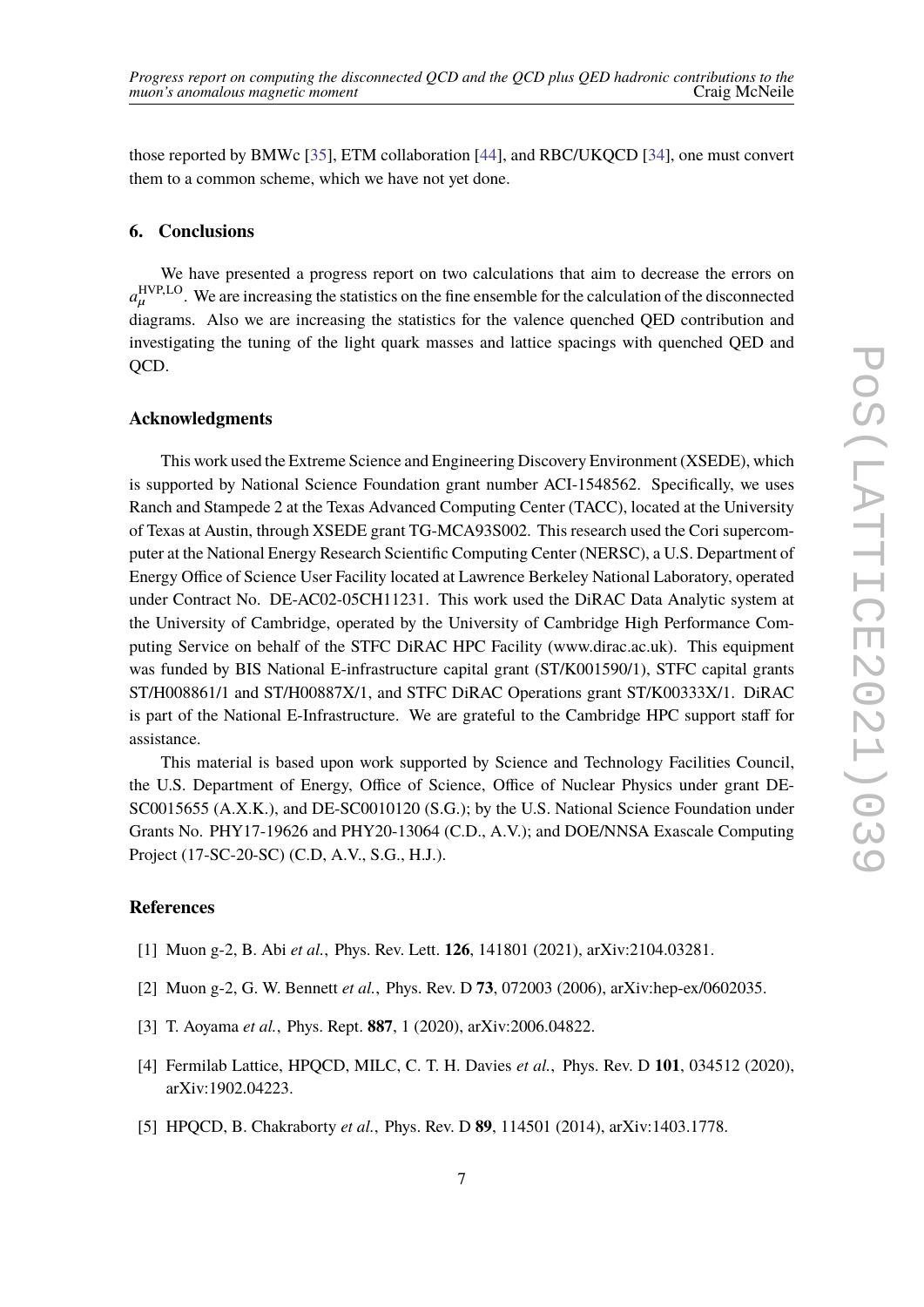- <span id="page-7-19"></span>[6] B. Chakraborty *et al.*, Phys. Rev. D **93**, 074509 (2016), arXiv:1512.03270.
- <span id="page-7-20"></span>[7] B. Chakraborty *et al.*, Phys. Rev. D **96**, 034516 (2017), arXiv:1601.03071.
- [8] Fermilab Lattice, HPQCD, MILC, B. Chakraborty *et al.*, Phys. Rev. Lett. **120**, 152001 (2018), arXiv:1710.11212.
- <span id="page-7-0"></span>[9] B. Chakraborty, C. T. H. Davies, J. Koponen, G. P. Lepage, and R. S. Van de Water, Phys. Rev. D **98**, 094503 (2018), arXiv:1806.08190.
- <span id="page-7-1"></span>[10] Y. Lin *et al.*, Phys. Rev. D **103**, 034501 (2021), arXiv:1911.12256.
- <span id="page-7-2"></span>[11] C. Hughes, Y. Lin, and A. S. Meyer, PoS **LATTICE2019**, 057 (2019), arXiv:1912.00028.
- <span id="page-7-3"></span>[12] S. Lahert *et al.*, Hadronic vacuum polarization of the muon on 2+1+1-flavor HISQ ensembles: an update, <https://indi.to/9GDTd>, [Talk at lattice 2021; Online; accessed 21-December-2021].
- <span id="page-7-4"></span>[13] T. Blum, Phys. Rev. Lett. **91**, 052001 (2003), arXiv:hep-lat/0212018.
- <span id="page-7-5"></span>[14] D. Bernecker and H. B. Meyer, Eur. Phys. J. A **47**, 148 (2011), arXiv:1107.4388.
- <span id="page-7-6"></span>[15] X. Feng *et al.*, Phys. Rev. D **88**, 034505 (2013), arXiv:1305.5878.
- <span id="page-7-7"></span>[16] HPQCD, UKQCD, E. Follana *et al.*, Phys. Rev. D **75**, 054502 (2007), arXiv:hep-lat/0610092.
- <span id="page-7-8"></span>[17] MILC, A. Bazavov *et al.*, Phys. Rev. D **82**, 074501 (2010), arXiv:1004.0342.
- <span id="page-7-9"></span>[18] MILC, A. Bazavov *et al.*, Phys. Rev. D **87**, 054505 (2013), arXiv:1212.4768.
- <span id="page-7-10"></span>[19] HPQCD, D. Hatton, C. T. H. Davies, G. P. Lepage, and A. T. Lytle, Phys. Rev. D **100**, 114513 (2019), arXiv:1909.00756.
- <span id="page-7-11"></span>[20] Fermilab Lattice, HPQCD, MILC, S. Yamamoto *et al.*, PoS **LATTICE2018**, 322 (2019), arXiv:1811.06058.
- <span id="page-7-12"></span>[21] Fermilab Lattice, HPQCD, MILC, C. E. DeTar *et al.*, PoS **LATTICE2019**, 070 (2019), arXiv:1912.04382.
- <span id="page-7-13"></span>[22] ETM, P. Boucaud *et al.*, Comput. Phys. Commun. **179**, 695 (2008), arXiv:0803.0224.
- <span id="page-7-14"></span>[23] ETM, K. Jansen, C. Michael, and C. Urbach, Eur. Phys. J. C **58**, 261 (2008), arXiv:0804.3871.
- <span id="page-7-15"></span>[24] ETM, C. McNeile, C. Michael, and C. Urbach, Phys. Lett. B**674**, 286 (2009), arXiv:0902.3897.
- <span id="page-7-16"></span>[25] A. Abdel-Rehim *et al.*, Phys. Rev. D **89**, 034501 (2014), arXiv:1310.6339.
- <span id="page-7-17"></span>[26] L. Giusti, T. Harris, A. Nada, and S. Schaefer, Eur. Phys. J. C **79**, 586 (2019), arXiv:1903.10447.
- <span id="page-7-18"></span>[27] J. R. Klein and A. Roodman, Ann. Rev. Nucl. Part. Sci. **55**, 141 (2005).